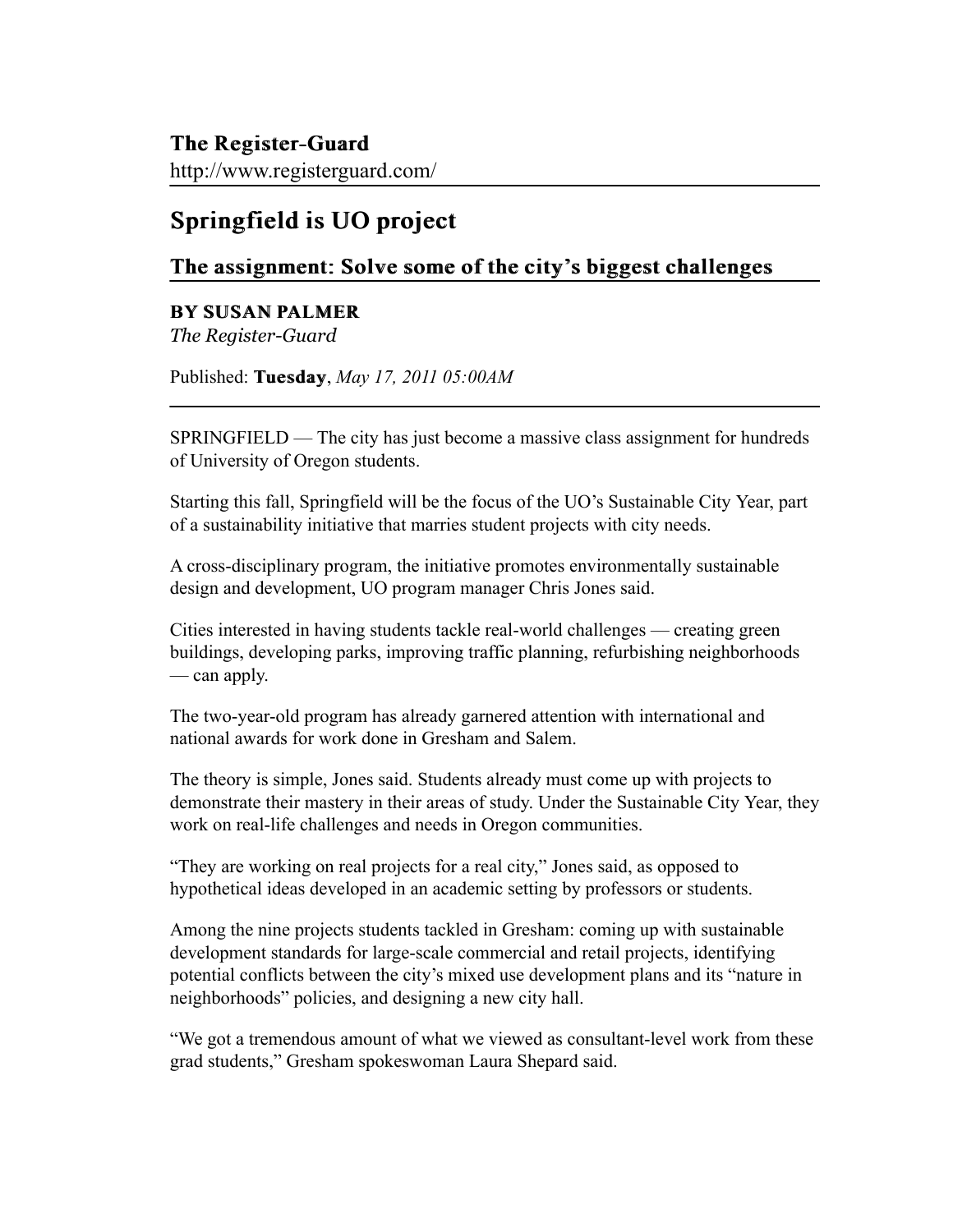Because Gresham was the UO's guinea pig, the program was free to them. In the second year, five cities applied to participate, and the university selected Salem, which paid \$330,000 and in return received an estimated 80,000 hours of work from more than 500 students working on 16 projects that were part of 28 different academic courses in 10 different departments, Jones said.

Architecture students, for example, came up with a design for a new police station to replace Salem's aging, seismically deficient location in the basement of City Hall, Jones said.

As the Salem City Council considers a facility bond measure, it knows much more because of the student work, Jones said. It has a seismic feasibility study, a soil analysis, and two dozen ideas about where the new station could be located, how big it should be and what it might look like, he said.

The bulk of the money went into producing the reports and designs developed by the students, who were paid \$3.50 to \$5.50 an hour, according to a story on the project in the Statesman Journal newspaper. Similar work by consultants would cost much more, Jones said.

Besides architecture, the academic disciplines include public policy and planning, communications, business and law, Jones said.

While the work is focused on helping cities be environmentally sustainable, the university's definition is broad, Jones said.

Some of the work in Salem involved ways of reinventing the city's neighborhood associations to foster more community involvement.

The work that students will tackle in Springfield is still being refined but could include a redevelopment proposal for the former 40,000-square-foot Waremart grocery store, long empty and sitting on a site of nearly 11 acres off Mohawk Boulevard, Assistant City Manager Jeff Towery said.

The city could also use some fresh ideas for redeveloping the old Booth Kelly lumber mill, a 17-acre site that includes 200,000 square feet of large industrial buildings that the city owns and rents to businesses.

A "way finding" project is also on the list, which would help people figure out city travel routes. Few people may know that the most efficient route from the new Cabela's store at Gateway Mall to the downtown area is via Martin Luther King Parkway, Towery said.

The city gets to set the scope of the projects, including what they expect the students to deliver in the form of either designs or reports, which lessens the likelihood that Springfield will end up with a stack of dusty documents sitting on a shelf.